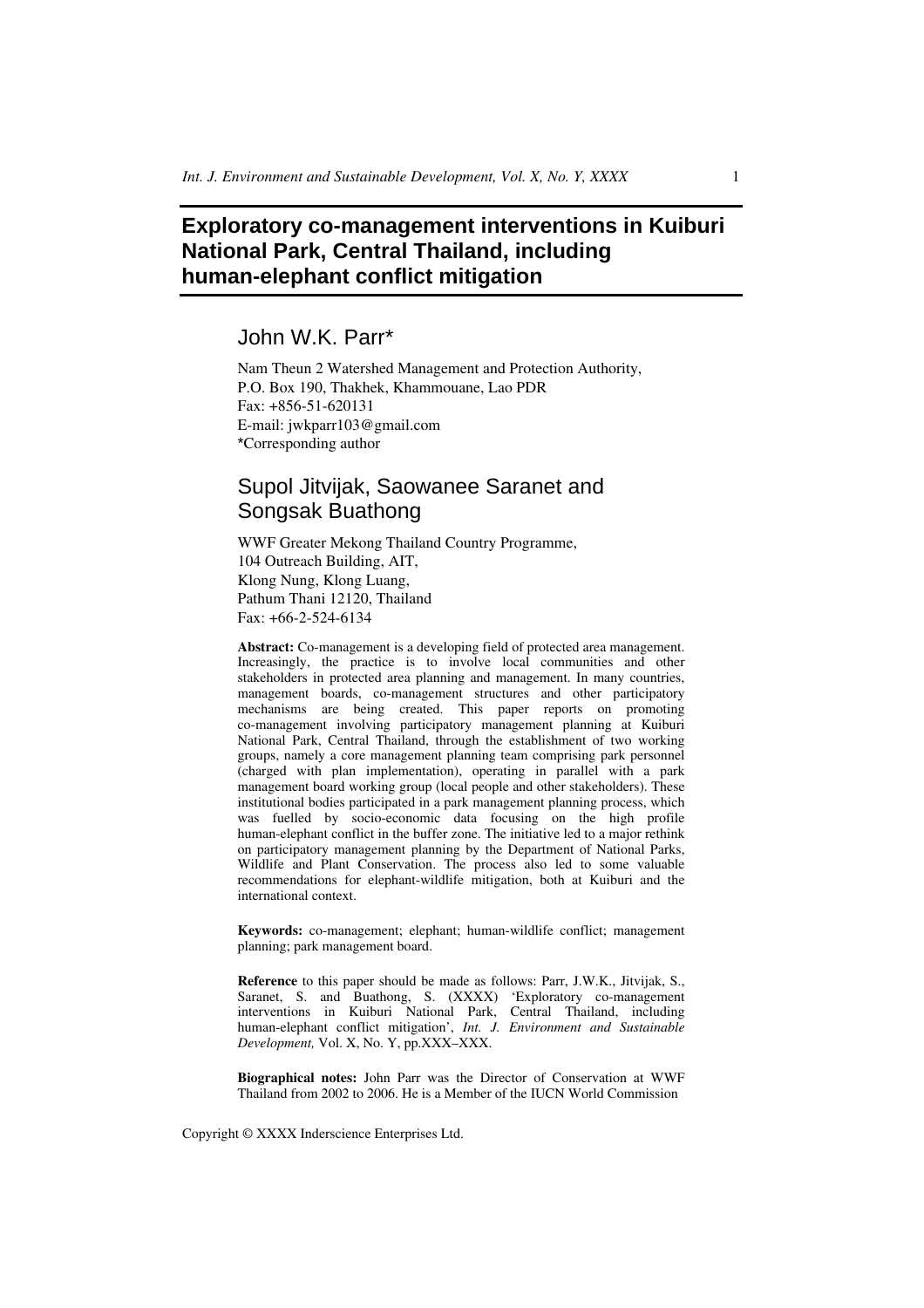for Protected Areas; the IUCN Commission on Ecosystem Management; the IUCN Commission on Environment, Economic and Social Policy; the IUCN Commission on Environmental Law and the IUCN Species Survival Commission. He is the Founder of the Bang Pu Nature Education Centre in Bangkok and author of 'A Field Guide to the Large Mammals of Thailand'.

Supol Jitvijak is the Head of the Forest Resources Unit, WWF Greater Mekong Thailand Country Programme. He has more than 10 years experience on protected area management in Thailand. He completed his Master's Degree in Park and Recreation, at the Faculty of Forestry, Kasetsart University, Thailand.

Saowanee Saranet is a Protected Area Management Planning Specialist within the Forest Resources Unit, WWF Greater Mekong Thailand Country Programme. Currently, she supervises management interventions in Kaeng Krachan National Park, Central Thailand. She completed her Master's Degree in Park and Recreation, at the Faculty of Forestry, Kasetsart University, Thailand.

Songsak Buathong is a GIS and Graphic Design Officer with the Forest Resources Unit, WWF Greater Mekong Thailand Country Programme. He completed a Bachelor's Degree in Forestry, at the Faculty of Forestry, Kasetsart University, Thailand.

# **1 Introduction**

### *1.1 Co-management issues in national parks*

Over the past decade or so, a paradigm shift in conservation has refocused resource management strategies on restricting human involvement towards encouraging the involvement of local people (Borrini-Feyerabend, 1997, 1996; Kiss, 1990). In both developed and developing countries, incorporating local participation is seen as an essential component of a successful conservation model. Despite the widespread promotion, most participatory strategies have not yielded long-term successes (Fisher, 1998). The poor results have been blamed upon the failure to incorporate meaningful local involvement in decision-making (Ghimere and Pimbert, 1997; Pimbert and Pretty, 1995).

In Thailand, the developing shift in the relationship between the national park authorities and other stakeholders similarly represents an uncertain management direction, with uncertain conservation end-points. The dilemma for conservationists – in Thailand anyway– with respect to co-management in national parks and the role of the emerging park management boards may best be captured by the continuum for protected area management depicted in Figure 1, adapted from Borrini-Feyerabend (1996), and after Arnstein (1969). The national parks in Thailand are currently government managed protected areas, largely in the realm of 'ignore and repress', but with a recent, slight shift towards 'inform and consult'.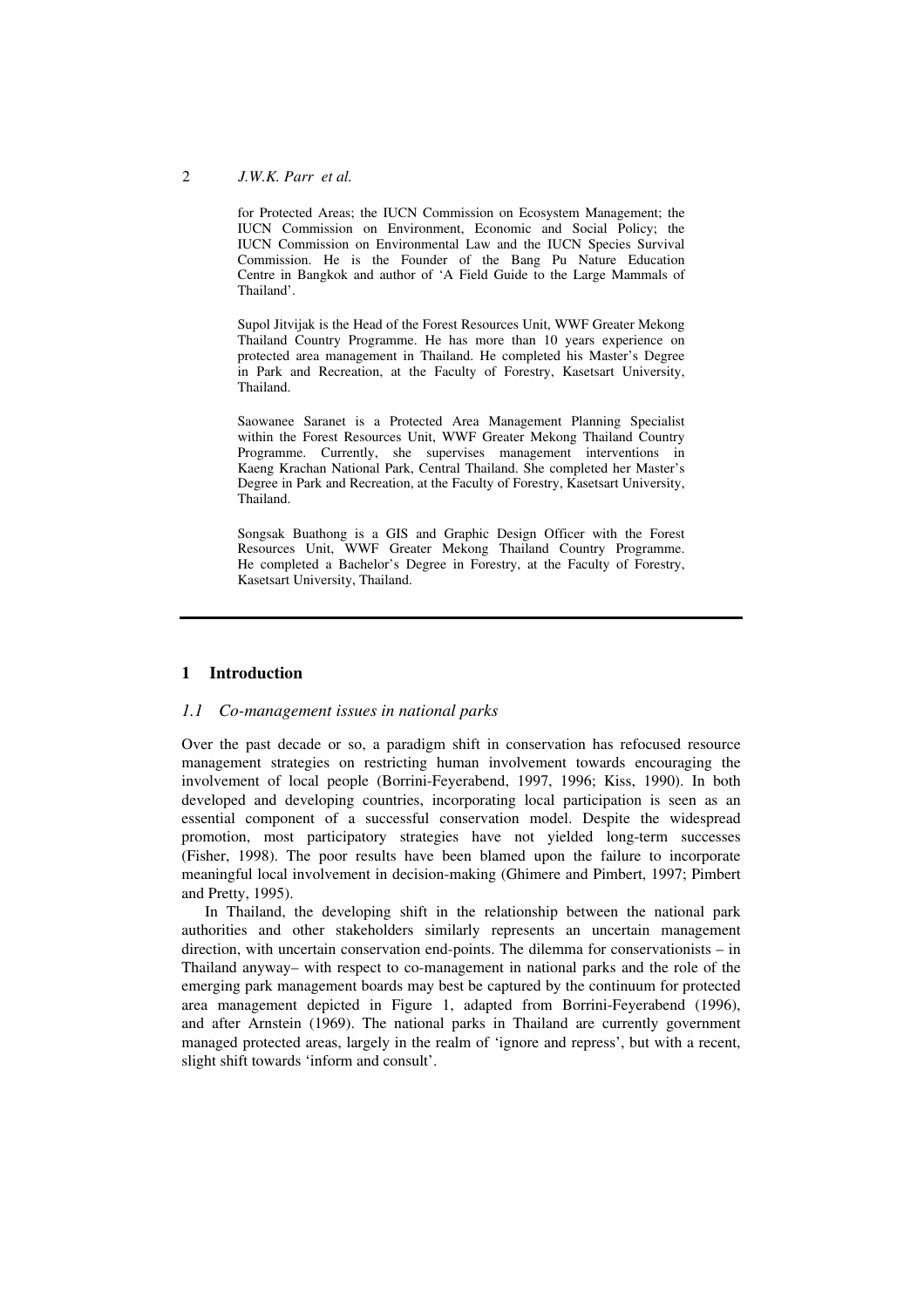| Government-managed<br>protected areas<br>Full authority and<br>responsibility<br>held by the<br>protected area agency |                             | Co-managed<br>protected areas<br>Authority and responsibility<br>shared between the<br>protected area agency and<br>the concerned communities |                                                                                       | Community<br>conserved areas<br>Full authority and<br>responsibility held by<br>the concerned<br>communities |                                                                                 |
|-----------------------------------------------------------------------------------------------------------------------|-----------------------------|-----------------------------------------------------------------------------------------------------------------------------------------------|---------------------------------------------------------------------------------------|--------------------------------------------------------------------------------------------------------------|---------------------------------------------------------------------------------|
| ignore and<br>repress                                                                                                 | Inform<br>and/or<br>consult | seek consensus.<br>also through<br>top-down<br>benefit-sharing                                                                                | negotiate<br>(involve in<br>decision-making)<br>and develop<br>specific<br>agreements | <b>Formally share</b><br>authority and<br>responsibility<br>(e.g. via seats in a<br>comanagement<br>board    | devolve.<br>restitute<br>and/or<br>recognise<br>authority and<br>responsibility |

| Figure 1 |  | Shows the continuum for protected area management |
|----------|--|---------------------------------------------------|
|----------|--|---------------------------------------------------|

### *1.2 Co-management of national parks and co-management of protected area systems*

Despite the philosophical shift in thinking on co-management, legal frameworks embracing co-management are exceedingly scarce, particularly in Asia (Fisher, 1998; Parr, 2000). In Australia, some interesting examples of co-management have been developed in three of the nations' Commonwealth Parks following the adoption of the Aboriginal Land Rights (Northern Territory) Act 1976, and the Aboriginal Land Grant (Jervis Bay Territory) Act 1986, which were subsequently incorporated into the protected area legislation – the Environment Protection and Biodiversity Conservation Act 1999. As a consequence, three of the six Commonwealth national parks, namely Kakadu National Park and Uluru-Kata Tjuta National Park in the Northern Territory and Booderee National Park in the Jervis Bay Territory are managed jointly with their Aboriginal traditional owners. In all three reserves a local management committee has been established to supervise the management of the parks, namely the Kakadu Board of Management, the Uluru-Kata Tjuta Board of Management and the Boodeeree Board of Management. Parks Australia and the Aboriginal traditional owners of Kakadu are committed to the principle of joint management of the park and arrangements to help this happen are highlighted throughout the Kakadu National Park Management Plan 2007–2014, the seven-year Uluru-Kata Tjuta National Park Plan of Management (2000) and the seven-year Booderee Management Plan (2002).

The Philippines provides one interesting and relatively advanced model of co-management, with designated protected area management boards: a model for protected area governance, according to Barber et al. (2004). However, Parr (2007) pointed out that this country lacked a national level protected area committee to promote national interests in biodiversity conservation and to counterbalance the local development agendas of the Park Management Boards. Despite being prescribed in Section 30 of the DENR Administrative Order No. 25 Series (1992), the National Integrated Protected Area System Policy and Programme Steering Committee, was terminated through lack of interest. However, this national level institutional body is almost certainly required, because community development objectives are not necessarily consistent with conservation objectives in any given case (Berkes, 2003).

In Nepal, co-management has been mandated in the national parks and Wildlife Conservation Act  $(1973)$ , in Sections 3(a) and (b) only in the buffer zone. A more detailed Buffer Zone Management Regulation 2052 (1996) was promulgated,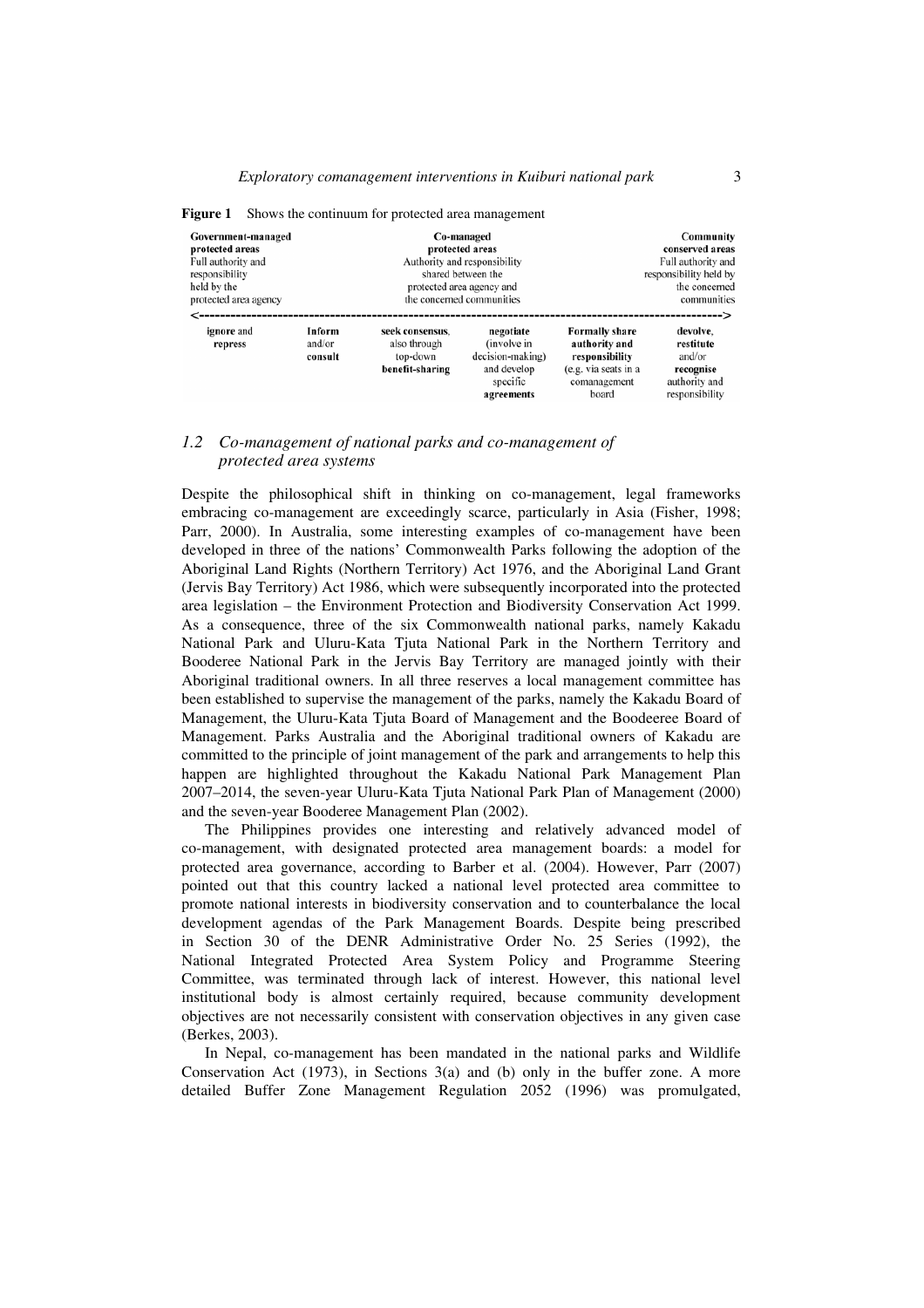establishing users committees and mandating their involvement in a management work plan. However, benefit-sharing and shared decision-making have not options in the core zones of the protected areas, where community involvement is restricted to consultation. Moreover, this legal framework on buffer zones has tended to expand the authority of the state by imposing restrictions in populated areas formerly not under control of park officials, and the management authority largely remains top down from the standpoint of local users (Heinen and Mehta, 2000). Moreover, these substitution strategies in the buffer zone may fall well short of meeting livelihood needs (Straede and Treue, 2006).

Co-management approaches have also been undertaken within individual protected areas, using special legal frameworks (literally a form of 'legal loop-hole') for co-management. In the Galapagos Islands, the Government of Ecuador passed the Special Law for Galapagos on 6 March 1998 (Heylings and Cruz, 1998) establishing one of the largest marine reserves in the world, but also establishing institutions for participatory management of the reserve. A participatory management plan has been developed, which has been implemented for several years (Heylings and Bravo, 2001– 2007).

At Bunaken National Park, in Northern Sulawesi, the governor of the province established a multi-stakeholder management advisory board – the BNP Management Advisory Board (DPTNB) and a 25 year management plan (Erdmann et al., 2004). In Uganda, initiatives include community representation on park management advisory committees, revenue-sharing (e.g. tourism fees) and the licenced harvest of resources from national parks (Infield and Adams, 1999). These examples lend weight to one of the main messages from the 2003 Durban Congress that "the interests and concerns of indigenous, mobile and local communities are likely to be compatible with conservation if and when fair and effective governance mechanisms are in place".

### *1.3 Weaknesses in management planning in developing countries*

"Management planning is an essential step towards ensuring the proper management of protected areas", stated Kenton Miller in his foreword in the World Commission on Protected Areas (WCPA) Guidelines for Management Planning of Protected Areas (2003). Management plans bring many benefits to protected areas and to the organisations or individuals charged with their management; serious problems can ensue without them. Young and Young (1993) pointed out that

"If there is no general management plan, preservation, development and use activities in a park will occur on a haphazard basis, often in response to political pressures with little consideration as to the implications for the future. The result is likely to be lost opportunities and irreversible damage to park resources and values."

Despite this consensus, Clarke (1999) stated that management plans in African national parks have often lain unused or, in many cases, have been unusable. He expressed his concerns about the costs of management plans in Africa, their poor quality and lack of application. Clark (2000) found that management planning experiences in several eastern and southern African countries supported this view; further experiences in the Middle East and in South-east Asia suggested that these scenarios have not been confined to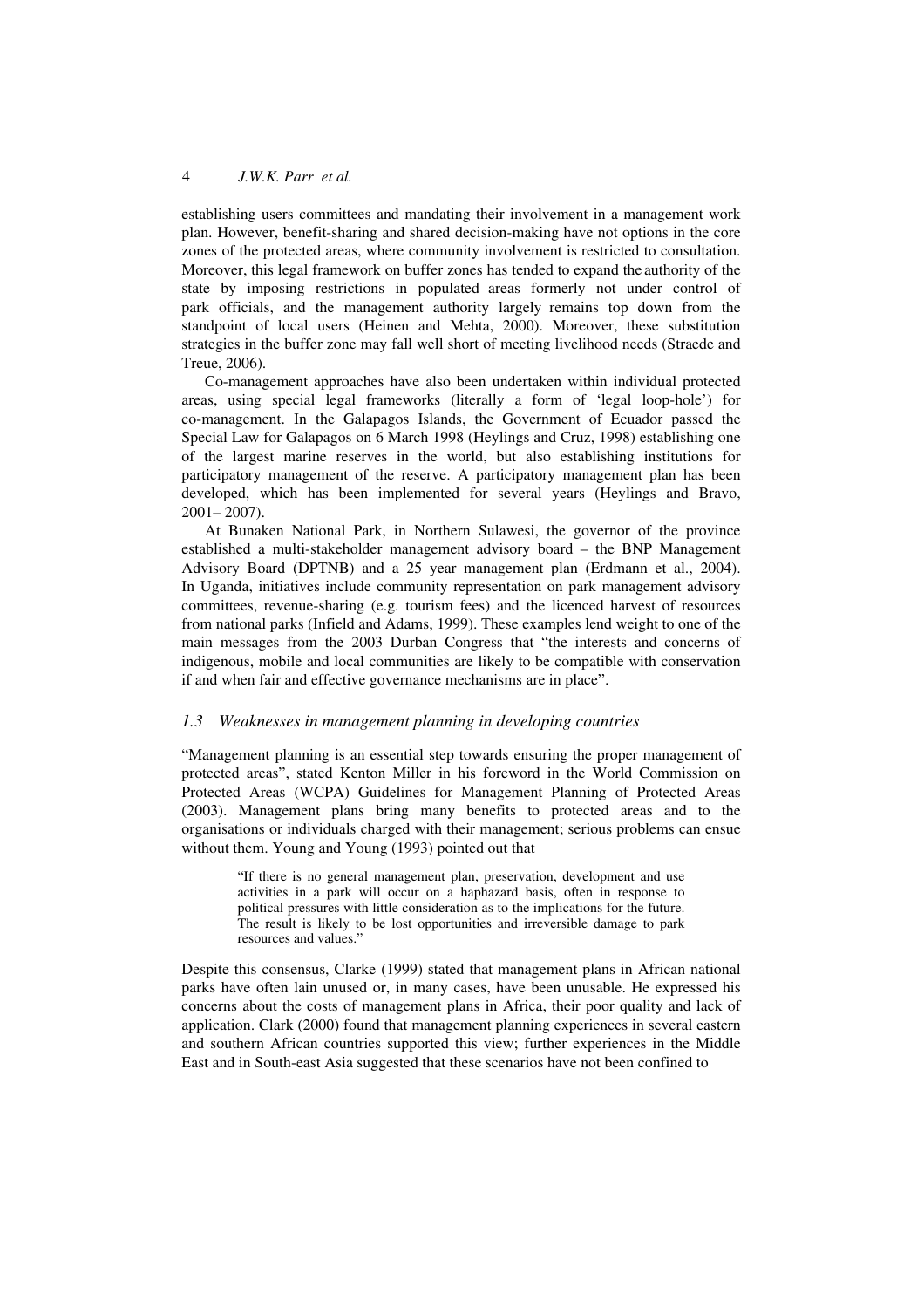Africa. Scholte (2000) suggested that it would be more constructive to consider management planning as a process in phases:

- 1. reaching a consensus on main management issues;
- 2. formulating the management plan, based upon this consensus and an analysis of less controversial management issues and
- 3. ensuring the continued commitment of stakeholders during the management plan's application.

### *1.4 Park management boards and management planning in Thailand*

The National Parks Act (1960) and the Wild Animal Reservation and Protection Act (1961; amended in 1992) of Thailand make no reference to the establishment and functioning of protected area management boards, or to the preparation of management plans. At the time of the Kuiburi project initiation, in May 2005, the protected area system lacked any formal local institutional bodies involving park officials, local community representatives and other stakeholders. However, on 9 February 2006, the Director-General of the Department of National Parks, Wildlife and Plant Conservation (DoNP) issued a departmental order on the establishment of Protected Area Committees (PACs).

The Royal Forest Department – part of which was restructured as the Department of National Parks, Wildlife and Plant Conservation in October 2002 – has formulated management plans for protected areas since 1989. As of January 2004, 31 terrestrial national parks and 16 marine national parks had approved management plans, constituting 46% of the 102 designated national parks in the country. In addition, management plans have been prepared for 22 of the 55 designated wildlife sanctuaries. However, many of them have not been implemented.

Concern for the lack of adherence to management plans and their recommendations led to a technical review on protected area management plan implementation by a protected area management planning expert from the Faculty of Forestry, Kasetsart University in 2004. This assessment, "Monitoring and Evaluation of National Park and Wildlife Sanctuary Management Plan Implementation" was completed in January 2004 (Tanakanjana et al., 2004). This assessment revealed that there were no standardised guidelines or formalised policy statements for protected area management planning, resulting in differences in both the structure and content of management plans. This made plan implementation more difficult. It also revealed that the lack of involvement of the park staff and other stakeholders at the site level in the management planning process resulted in the ineffective implementation of management plans.

Most management plans were the products of academic teams, who emphasised data collection rather than other aspects of the planning process. Furthermore, many management plans lacked clear recommendations for action, indicating the lack of expertise among many academics in practical protected area management. Some management plans also recommended unrealistic management resources (i.e. budget, personnel and equipment), hence constraining implementation of those management plans. The overall result was that most protected area authorities paid less attention to the completed plans and only a few utilised the management plan recommendations in the day-to-day management of their respective areas.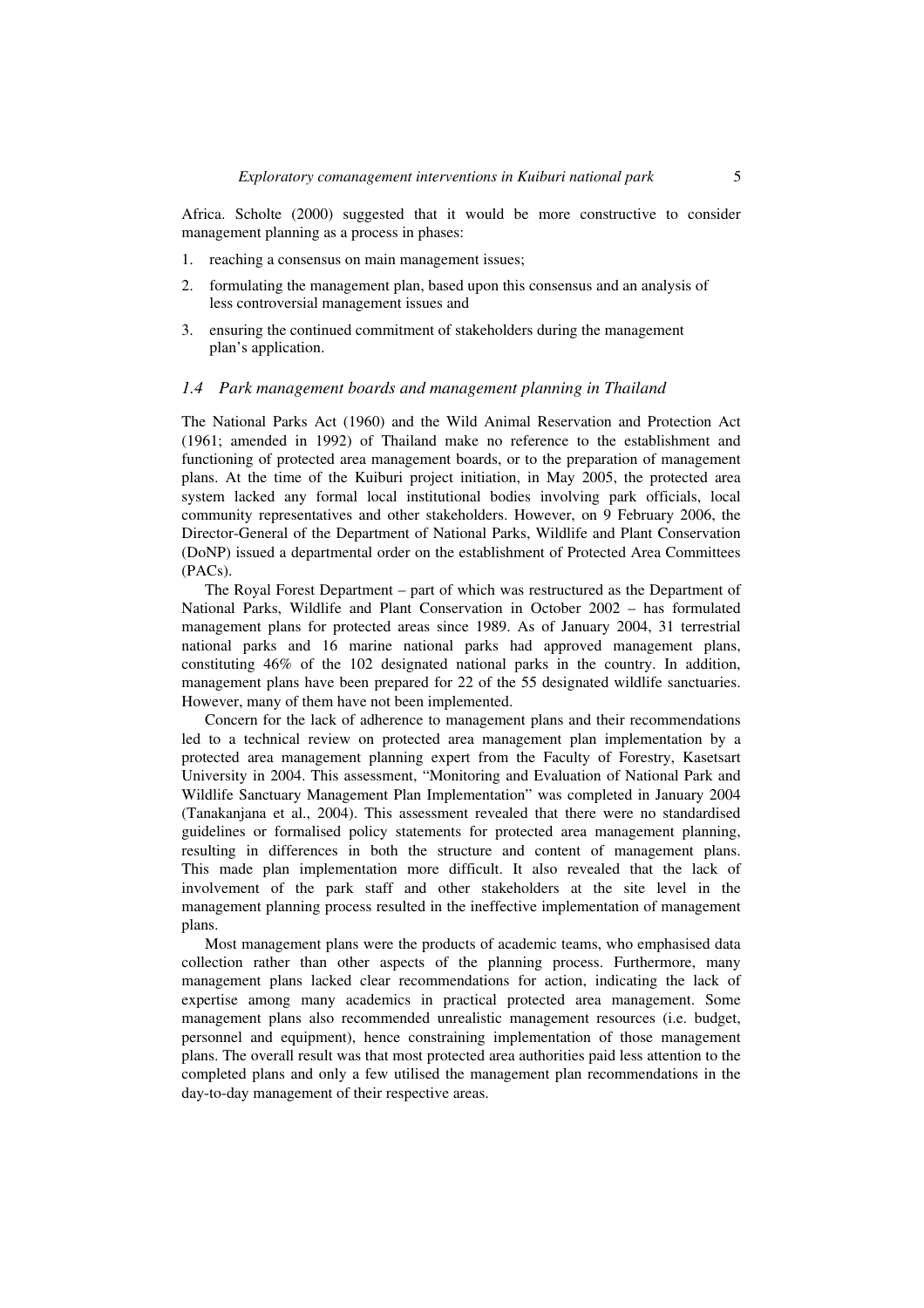An assessment of institutional arrangements and internal communications at three selected ASEAN Heritage Sites (Parr, 2007), including Khao Yai National Park in Thailand, identified further constraints to effective management planning. Poor organisational structure within the national parks resulted in the protected area staff having a lack of specialisation in management skills. This in turn, contributed to a lack of standardised site monitoring procedures for most key areas of protected area management, severely constraining the amount of vital management data collated. Thirdly, the budgeting formats from the Budget Bureau were followed by the Planning Division of the Department of National Parks, Wildlife and Plant Conservation, resulting in budgeting formats completely at odds with the budgeting lines found in management plans.

### *1.5 Tentative steps in co-management in Thailand*

### *1.5.1 The six pilot parks project (2001–2006)*

In 2001, the Thai government initiated a five-year initiative under the supervision of the Royal Forest Department, as a result of a direct request from the Prime Minister to address issues of people's participation in national park management. The project aimed to address conflicts between communities and national park staff, taking account of the go's policies on enhancing peoples' participation in natural resource management. The objectives of the project were to

- 1. support communities in national parks and strengthen the relationship between people and protected area staff;
- 2. protect and restore the ecology within national parks and
- 3. strengthen local economies through eco-tourism development.

The initiative aimed to clarify the history of settlement of enclave villages inside protected areas, and villages in the buffer zones, and their traditional harvesting of natural resources (in order to address a Cabinet Resolution on this issue); participatory demarcation of core zones and buffer zones; and the establishment of joint committees for the development of natural resource management regulations.

The project focused on six pilot national parks. Criteria for selection of the sites included

- 1. the existence of people issues;
- 2. good potential for success and
- 3. broad geographical coverage.

Activities in the pilot sites were also provided a 'legal loop-hole', being exempted from the normal legal framework for national park management, and it was envisaged that the pilots would lead to a practical model for continued community residence in national parks, which could be replicated in other national parks. Experiences from the project suggested that although the first steps were positive, there was a need for additional technical assistance to the development of participatory mechanisms, joint management procedures and eco-tourism activities.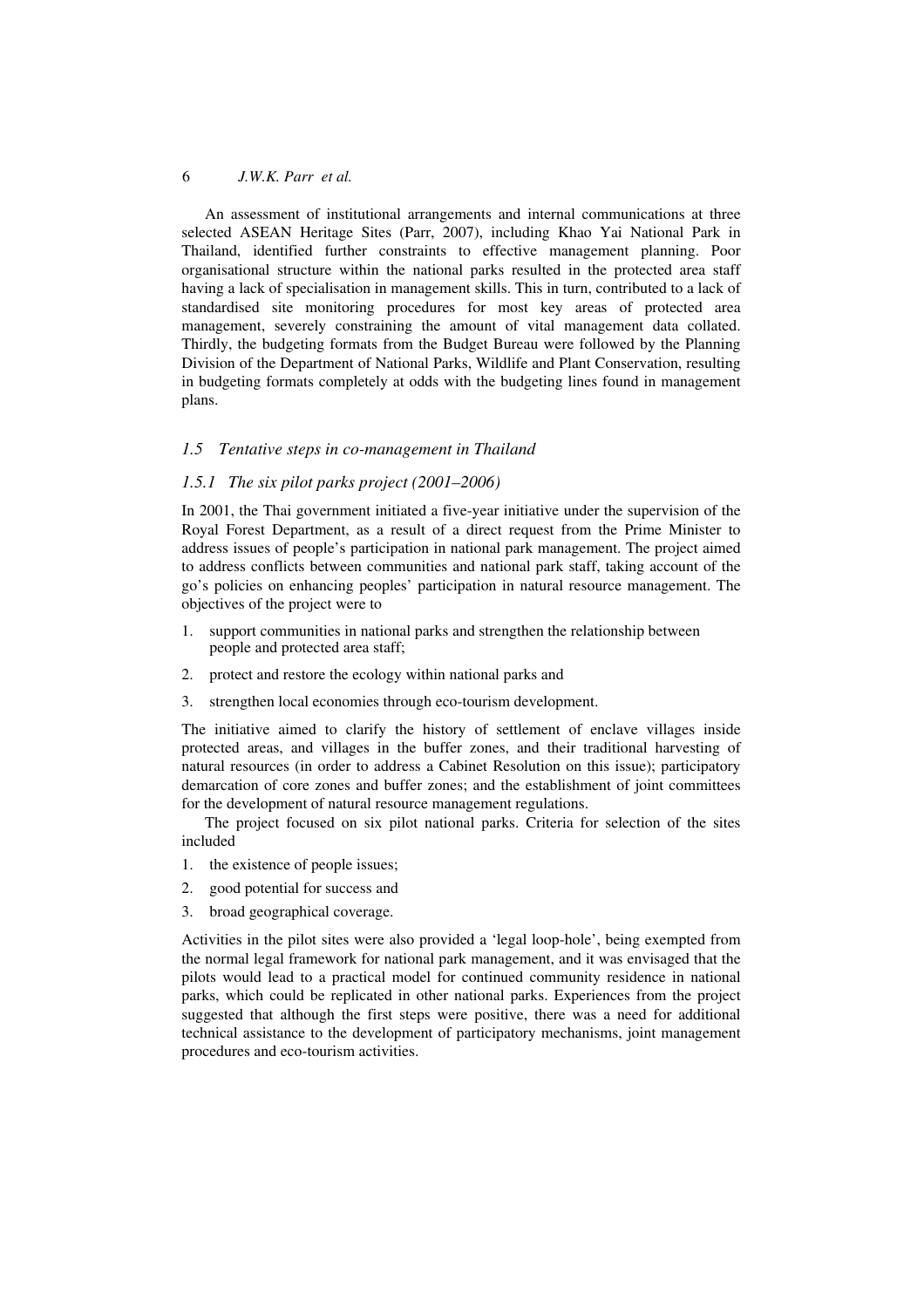### *1.5.2 The joint management of protected areas project (2003–2008)*

The six pilot parks project initiative was subsequently absorbed within the Joint Management of Protected Areas Project (JOMPA), funded by Danida, with an initial budget of 53 million DKK. Unfortunately, this co-management initiative quickly expanded the number of target sites for joint management to 28 protected areas, an extremely ambitious agenda given that co-management is a particularly difficult management issue to tackle. Furthermore, this project was being undertaken in circumstances in which the relationship between protected area staff and communities had become highly polarised after 45 years of following the National Parks Act (1960) and the Wild Animals Reservation and Protection Act (1992), where there were no clauses for co-management. Detailed achievements of this extensive ongoing project will be reported elsewhere. However, no participatory management planning process involving the Protected Area advisory Committees (PACs) has been developed in any of the 28 targeted protected areas, as of June 2007.

## *1.5.3 Kuiburi National Park*

One of the world's largest populations of Asian elephants *Elephas maximus* survives in the Tenasserim Range along the border between Thailand and Myanmar. On the Thai side, there are two large protected area complexes: the Kaeng Krachan Complex to the south, which includes Kaeng Krachan National Park (2915 sq km), Kuiburi National Park (969 sq km) and Mae Nam Phachi Wildlife Sanctuary (490 sq km); and the Western Forest Complex (WEFCOM) to the north, composed of 17 protected areas (18,000 sq km). These forests constitute one of the largest Elephant Conservation Units (ECU) in Asia. Kuiburi National Park was designated as a target site for the Monitoring the Illegal Killing of Elephants (MIKE) Project under CITES in March 2003 because of the high instances of human-elephant conflict. The site was also designated as an ASEAN Heritage Site within the Kaeng Krachan Forest Complex on 18 December 2003.

## *1.5.4 Fauna*

Kuiburi National Park supports a population of 150 Asian elephants (Srikrachang, 2005), which is renowned for raiding of neighbouring pineapple plantations. The site also supports a population of Fea's muntjac *Muntiacus feae* which is endemic to the Tenasserim range. Tigers are thought to persist in at least 50% of the park (Steinmetz, per comms) while other large carnivores include leopard *Panthera pardus* – and clouded leopard *Pardofelis nebulosa*, as well as Asiatic black bear *Ursus thibetanus*, sun bear *Ursus malayanus*, Asiatic jackal *Canis aureus* and dhole *Cuon alpinus.* Notable herbivores include Asian tapir *Tapirus indicus*, gaur *Bos gaurus*, banteng *Bos javanicus*, red muntjac *M muntjac*, sambar *Cervus unicolor* and southern serow *Capricornis sumatraensis.*

### **2 Methods**

### *2.1 Establishing key institutional bodies for management planning*

The backbone of the proposed management planning process was having two local working groups holding meetings in tandem. Firstly, a core management planning team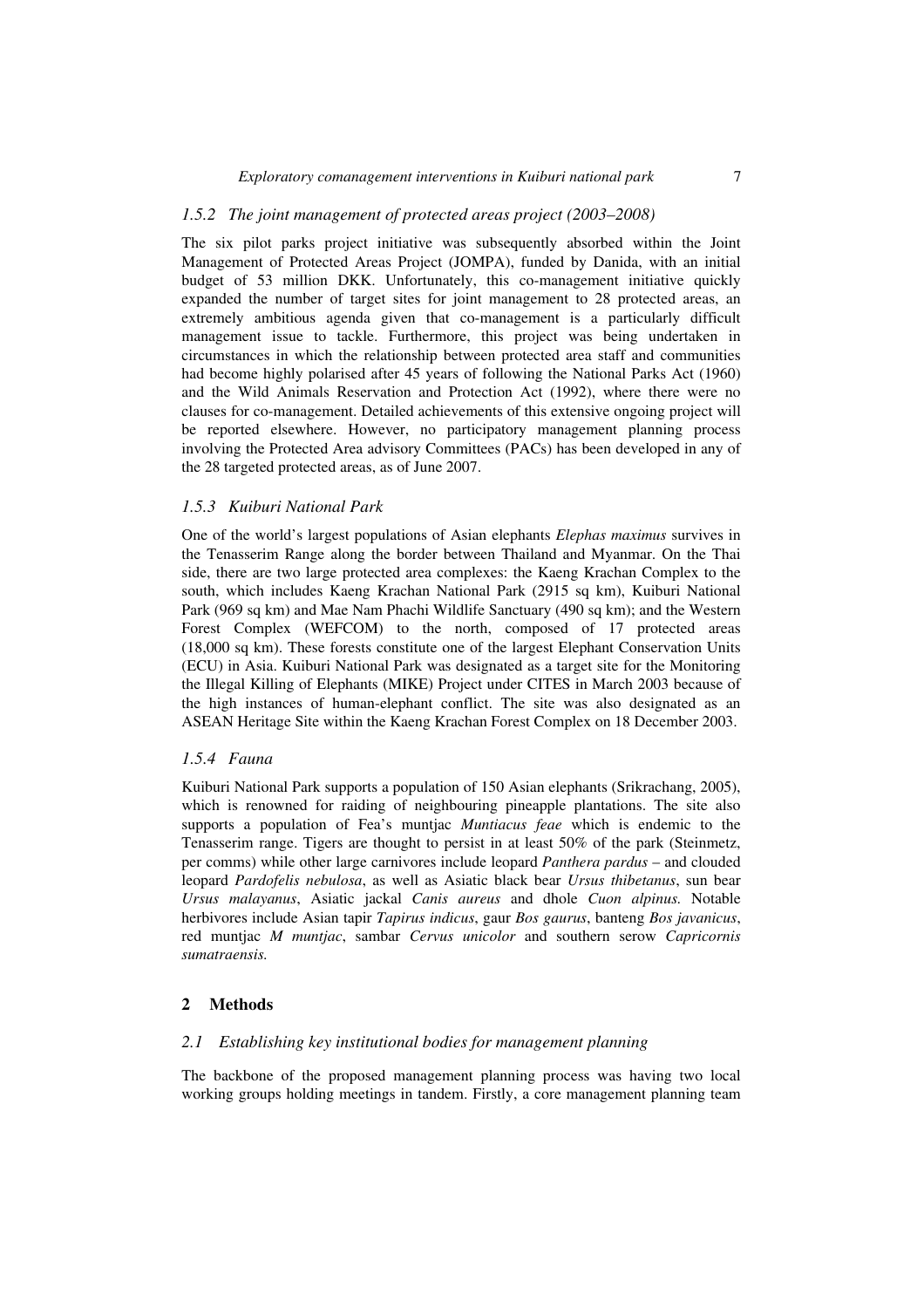was established comprising representatives from DoNP and officers from Kuiburi National Park including park officers, park rangers and temporary employees – the staff who will be charged with the plan's implementation. Simultaneously, a Kuiburi National Park management planning, stakeholders, working group – mirroring the membership of a park management board found in other countries – was established.

This working group comprised representatives from the 25 local communities around the park, the five subdistrict offices, concerned government agencies and private development organisations involved with projects in and around Kuiburi National Park, as well as representatives from Kuiburi National Park. These two committees reviewed the content of the generated socio-economic and biological data, and had responsibility to develop the management plan. The DoNP wanted the management plan to specifically address the elephant issues. Consequently, the plan had a very strong leaning towards mitigating the human-elephant conflict, and was hence termed an elephant management plan. Of relevance, community leaders were provided training in environmental education to build up their understanding of the importance of the natural resources and provide a foundation for participatory conservation.

#### *2.2 Data collection, focusing on human-elephant conflict mitigation*

Data regarding the socio-economic situation in the buffer zone around Kuiburi National Park were extremely scant. Biological data were also scant regarding elephants and their movements out of the protected area, as were data on other large mammals. Consequently, surveys were conducted on the socio-economy of the 25 local communities living within three kilometres of the boundary of Kuiburi National Park. Within each village, interviews were conducted by WWF staff with a sample of at least 30 head of households; this resulted in a total of 758 interviewed households. These interviews produced information regarding the status of land-use in the buffer zone, the utilisation of natural resources inside the national park, as well as an understanding of the views of the local villagers regarding the elephant populations.

Based on these initial findings, additional activities were conducted to better understand the underlying causes of the conflict between the villagers and the wild elephants. This included an assessment of the distribution of pineapple plantations and an assessment of elephant incursions surrounding Kuiburi National Park. Additional in-depth interviews were conducted with 195 farmers affected by these elephant intrusions regarding the economic impacts and the farmers' opinions regarding pineapple crop raiding by elephants. In addition, it was deemed important to assess the capacity, strengths and weaknesses of the protected area staff to assess their ability to improve the management of the park's resources and address the elephant problem.

# **3 Results**

#### *3.1 Socio-economic data*

From the sample of 758 villagers interviewed, most villagers were either farmers (54.9%) or general labourers (23.6%). Only 7.4% were in retail or other businesses, while 3.9% engaged in animal husbandry. The average annual income per household was 101,909 baht (about US\$ 2500), while 39.1% of the households earned less than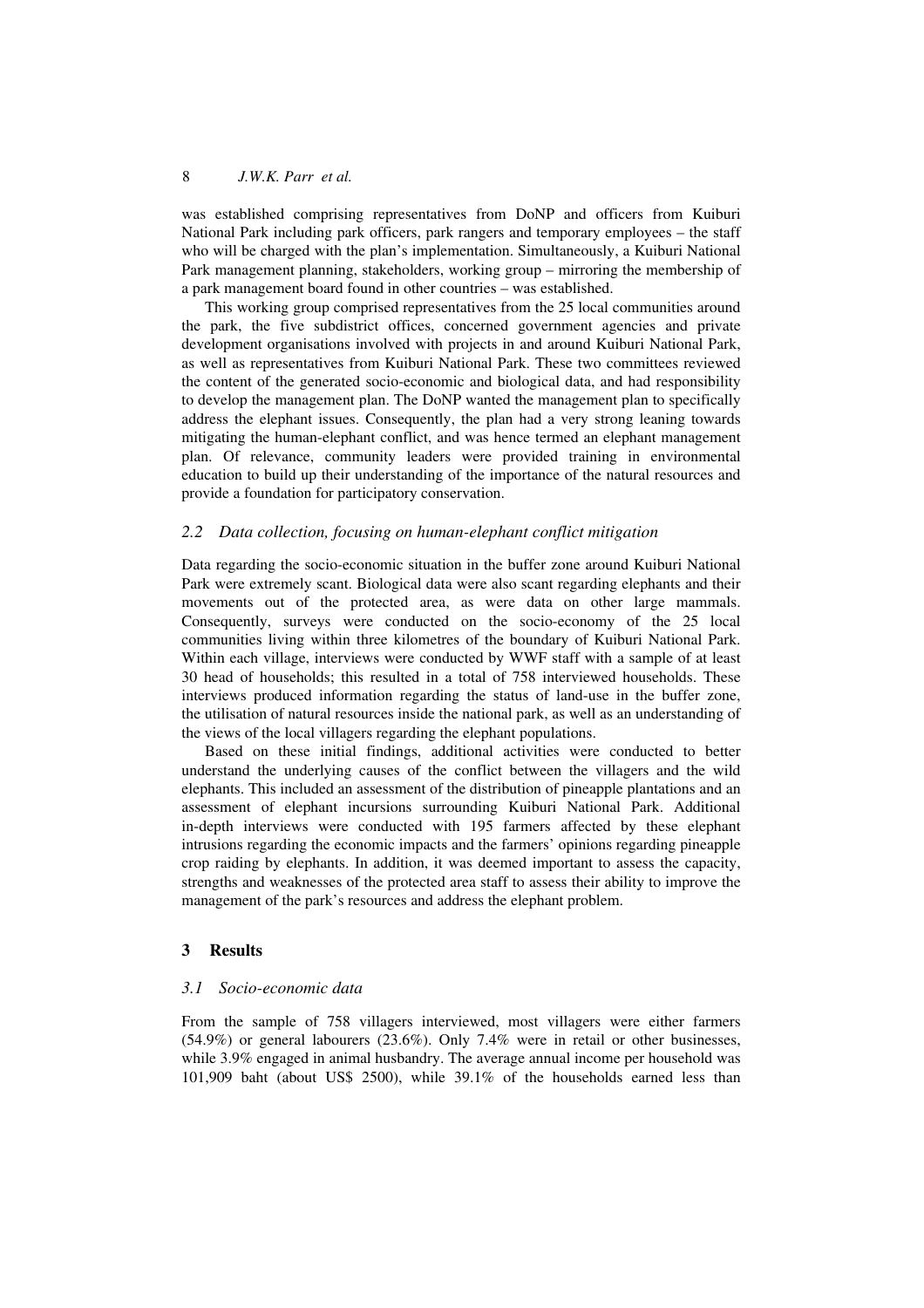50,000 baht (US\$ 1250) per annum. The predominant agricultural crop was pineapple, grown as a monoculture (79.9%). A few farmers grew pineapples with other crops, mangos (8.1%), jack-fruits, chillies and rubber.

Based on satellite imagery, it was calculated that there were 268 sq km (167,551 rai) of pineapple plantations located within three kilometres of the Kuiburi National Park boundary. Water was a constraining factor for farming, with the park largely situated in the rain-shadow of the Tenasserim Range; some 35.5% of villagers were dependent upon small catchment reservoirs for irrigation. Regarding land ownership, 74.2% owned less than 3.2 ha (20 rai) with an average of 2.59 ha (16.18 rai). For the pineapple fields located in immediate proximity to the National Park, villagers had land ownership documents for 205 fields covering 661.12 ha (4132 rai); 179 fields encompassing 442.24 ha (2764 rai) had no land title deeds, while 78 fields were rented.

Only 12.2% of the interviewees stated that they collected non-timber forest products, while 12.8% of the villagers stated their entire livelihoods were sustained by utilising non-timber forest products from the National Park. A further 35.8% stated that they both collected forest products as well as bought them from other villagers. Of concern, 83.8% of the villagers interviewed believed that these vital forest resources were in decline. All the above data is summarised from a final report prepared by the WWF management planning unit (WWF Greater Mekong Thailand Programme, 2006b).

### *3.2 Elephant raiding*

Adjacent to the Kuiburi National Park boundary, there were 543 agricultural fields cultivated by a total of 505 farmers. Of these, 217 fields (40%) had been raided by elephants in recent years. A total of 195 farmers who had suffered crop damage from elephant raids were interviewed. Of these, 122 farmers had witnessed wild elephants raiding their fields, while 70 of the affected farmers claimed not to have seen them, as their homesteads were located far from their fields. Figure 2 shows the location and intensity of elephant raids in relation to Kuiburi National Park and the pineapple plantations.

Amongst the farmers who suffered crop damage, 66 farmers reported that elephants came out of the forest more than 50 nights a year, while 22 farmers stated that elephants were in their fields between 200–365 nights per year. The peak months for intrusions were April, followed by February and then May. Most farmers observed elephants between  $16.00-18.00$  hr  $(34.3%)$  – largely indicative of the farmers' working routines–but also suggesting that the elephants were not afraid to exit the forest before darkness falls.

When 34 farmers were interviewed regarding the level of damage incurred, 27 farmers placed the impacted farmland at less than 1.6 ha (10 rai). 15 farmers estimated the damage at less than US\$250 (10,000 baht); 25 farmers estimated the damage between U\$250–1250 (10,000–50,000 baht), 11 estimated damage at US\$1250–2500 (50,000–100,000 baht), while seven farmers estimated damage at over US\$2,500 (100,000 baht). 68 farmers reported that fireworks were the most effective to deter the wild elephants, while others used spot lights and gas lamps. Electric fencing was also erected. Some villagers burned tires. A total of 116 farmers had 'chased' elephants. 28 farmers described the situation as 'very severe'. All the above data is summarised from a final report prepared by the WWF management planning unit (WWF Greater Mekong Thailand Programme, 2006b).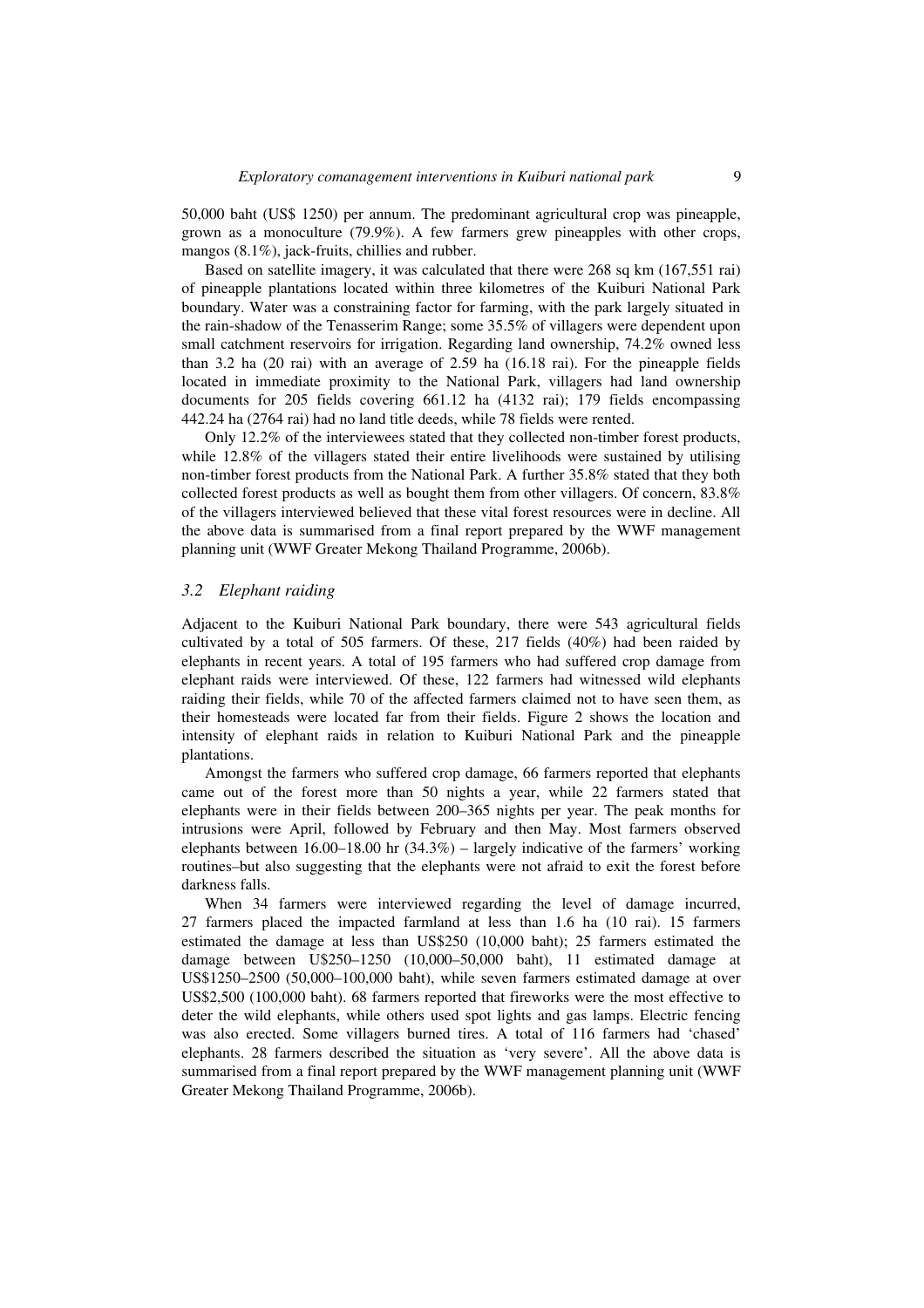### *3.3 Developing a management planning process at Kuiburi National Park*

# *3.3.1 Establishing co-management institutional bodies for management planning*

The core management planning team comprised the superintendent, the deputy superintendent, five park rangers and one representative from the DoNP head office, all of whom were supported by WWF management planning staff. This group held

14 regular meetings on an almost monthly basis, with each meeting lasting 3–4 days. Technical advice and monitoring at these meetings were provided by an experts' advisory group, comprising Thailand's foremost expert on protected area management planning from Kasetsart University, Thailand's foremost expert on elephants from the Wildlife Research Division, DoNP and a retired Director of the Wildlife Conservation Office. The membership of this core group was amended by the new park superintendent to include heads of substations and the team leaders of the elephant monitoring team. The meetings were arranged regularly up to the end of the project, with excellent collaboration from the project advisory committee.

The Kuiburi National Park Management Planning Committee comprised five heads of subdistricts, 11 village representatives, three NGO representatives, the park superintendent and deputy superintendent, and one representative from the DoNP head office, all of whom were supported by the WWF management planning team. This group of local stakeholders held eight meetings during the management planning process, reviewing the content of generated socio-economic and biological data, and acting as an advisory body in the management of human-elephant conflicts. They had ultimate responsibility to approve the management plan and forward the document to the DoNP and other involved government agencies.

Two public hearings were held for the 25 local communities living around Kuiburi National Park, the first to explain the management planning process and the second to provide an opportunity for villagers to express their problems and to make suggestions on solving the elephant-human conflict.

### *3.4 The management plan*

The finalised elephant management plan is a 25-page document comprising a management and personnel development component; a natural resources protection component; a natural resources restoration component; a wildlife research component; an elephant population management component (with participation of stakeholders) and a publicity and media plan (WWF Greater Mekong Thailand Programme, 2006a).

Among the 26 main proposed activities prescribed in the management plan, key recommendations included strengthening the capacity of the Kuiburi National Park committee as well as the park staff; participatory demarcation of the park boundary, particularly in areas of ambiguity; further participatory monitoring of elephant movements; establishing a villagers' informants network, focusing on illegal issues and elephant conflict matters; rehabilitation of degraded elephant habitats; developing an ecotourism component linking to the tourism centres; and an assessment of options to translocate two enclave villages, requiring the villagers' own consent.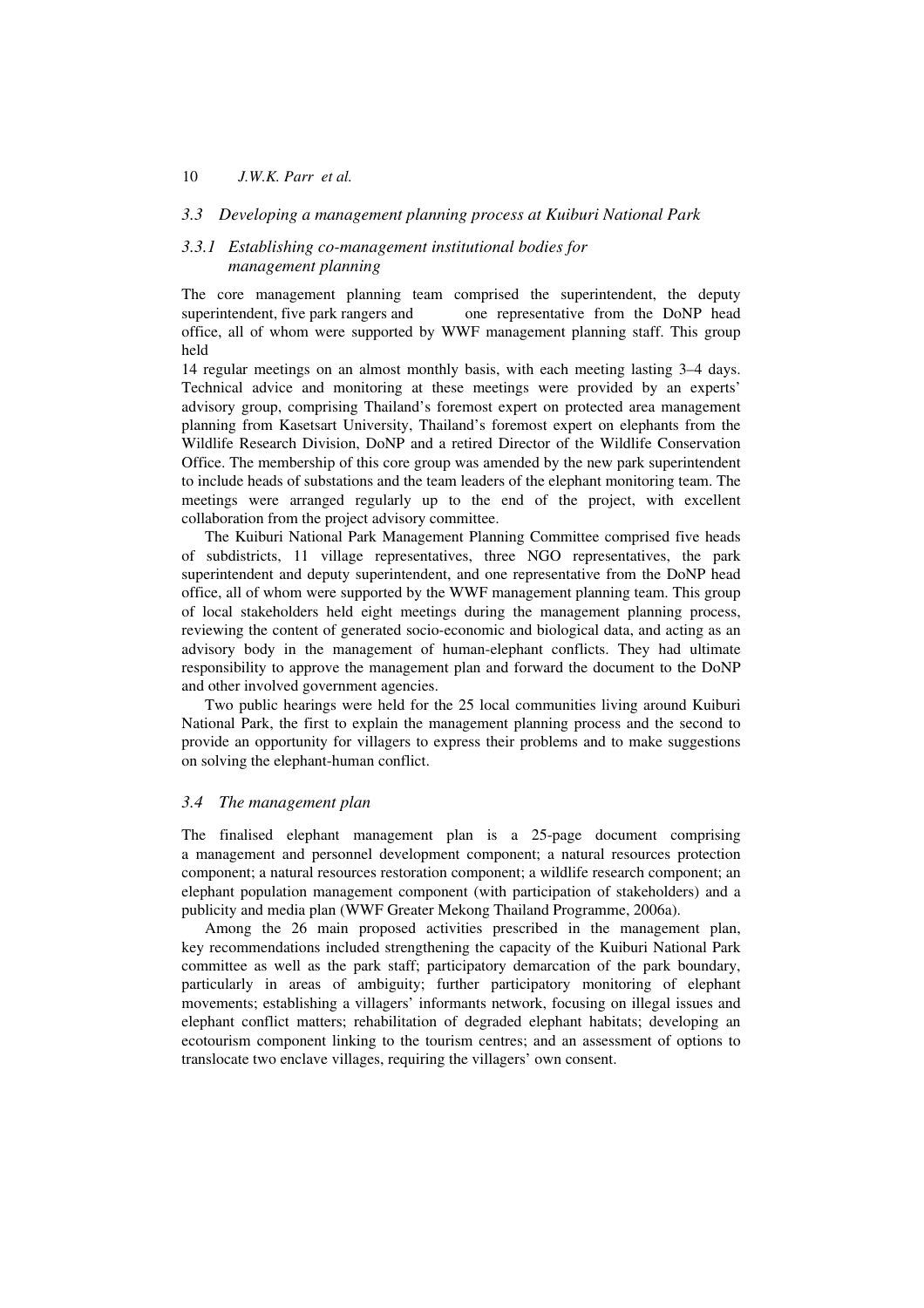# **4 Discussion**

### *4.1 The co-management experience at Kuiburi*

The potential relationship between park management boards and management planning is captured in the IUCN Guidelines for Management Planning of Protected Areas (Thomas and Middleton, 2003) by the statement that

"It is increasingly the practice to involve local communities and other stakeholders in protected area planning and management. In many countries, management boards, co-management structures and other participatory mechanisms are being created to facilitate this."

Examples in national legislation include: New Zealand: the National Parks Act (1980) [Sections 29–39]; the Canada National Parks Act (2000) [Sections 37, 40 and 41]; and the National Parks Act of Scotland 2000) [Section 8–10 and Schedule 2]; as well as the Philippines: National Integrated Protected Areas System Act, 1992 [Section 8]; and the Sarawak: National Parks and Nature Reserves Ordinance, 1998 [Section 8].

The management planning process conducted at Kuiburi National Park represented the first occasion in Thailand that a park management plan has been formulated utilising either

1. a core management planning team of National Park staff and

2. involved the local stakeholders, in the actual drafting of a management plan.

It resulted in a number of positive outcomes within the national park. The superintendent proposed that nine representatives from the management planning working group be appointed to the official Protected Area Committee (PAC) for Kuiburi National Park to the Director-General of DoNP this request was approved.

Over the long-term, it is important that the Kuiburi National Park Protected Area Committee maintains the right membership for effective management of the reserve. Fortunately, the DoNP has drawn up some clear guidelines for the role of a Protected Area Committee. However, further guidance could also be provided by concise National Park policy statements and monitoring by a national level protected area committee to provide advice if the situation goes awry. As a warning, Webber et al. (2007) reported that the involvement of local elites in management in a conflict mitigation project in Uganda, at the expense of those most affected, was a compounding factor in the failure of a conflict mitigation project.

Regarding implementation of the Kuiburi management plan, initial indications are that the plan will not lay unused, as experienced in other parks in Thailand (Tanakanjana et al., 2004), or in other developing countries (Clarke, 1999, 2000). Some sections have already been incorporated into the Provincial Natural Resources Management Plan of Prachuap Khiri Khan for 2008. Some other priority components of the Kuiburi National Park Management Plan will be implemented by the National Parks authority utilising annual budgets allocated by DoNP, given their high sense of ownership in the development of the plan and its recommendations. However, the general lack of formal recognition, in budgetary terms, in the contents of management plans within DoNP means that the implementation of actions prescribed in the Kuiburi Plan will likely take place in a relatively piecemeal fashion. Implementation will be very much dependent upon the interest of the park superintendent in place, until such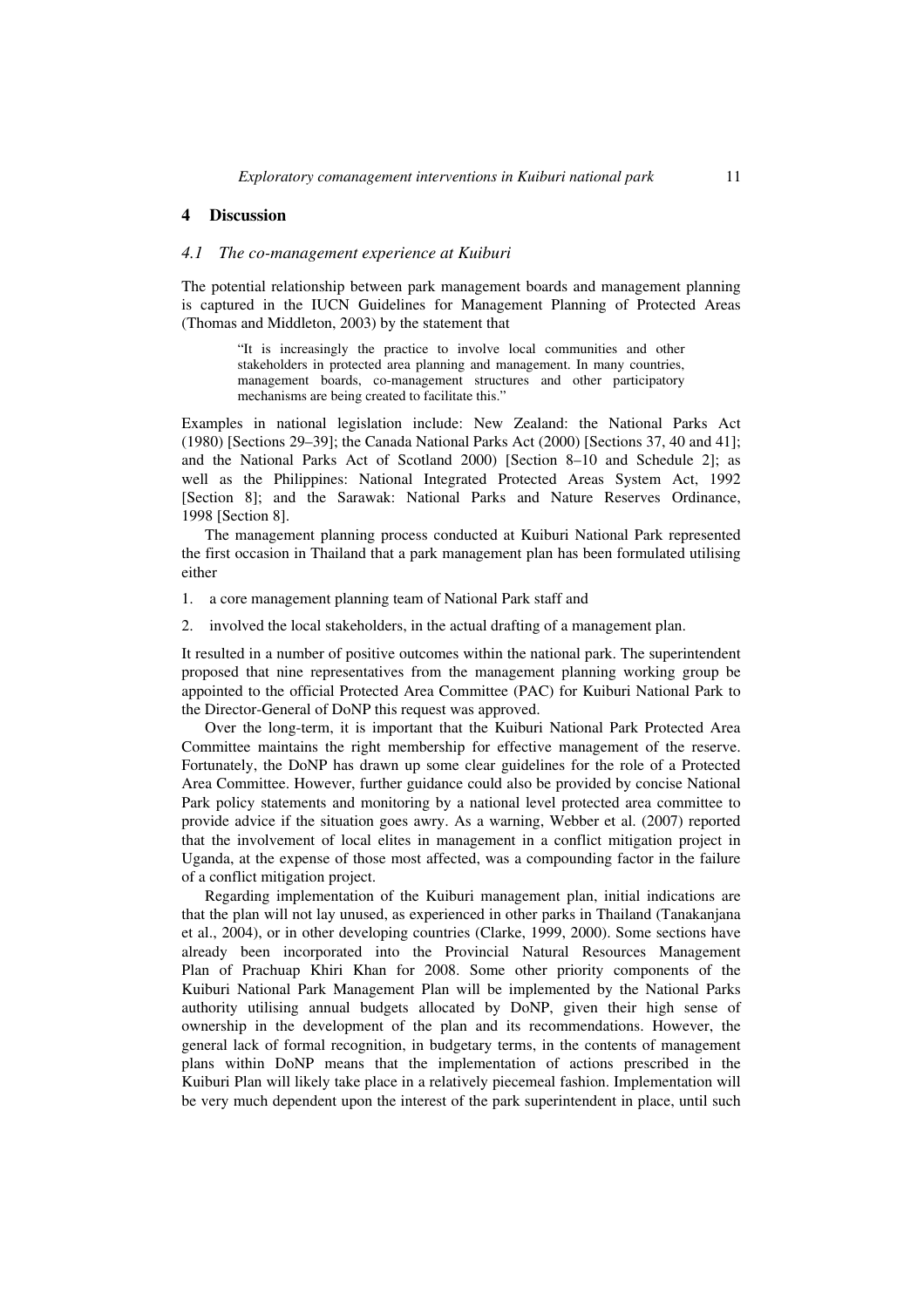time as the management planning for national parks becomes more relevant to the sites and their stakeholders.

The management planning process itself led to a decline in conflict and a rise in trust between the local communities and the park officials at Kuiburi National Park. Indeed, as a result of this trust, local community representatives disclosed corruption by some national park rangers, enabling this to be remedied. The collaborative management planning process also clarified that feeding the wild elephants at feeding stations exacerbated the human elephant conflict; the initiative had been the brainchild of an influential member of Thai society. Finally, all members of the management planning working group had a clearer understanding of the human-elephant conflict and possible approaches to mitigate the problem.

The strong emphasis of this management planning process, focusing on the human-elephant conflict within the pineapple monoculture in the Kuiburi National Park buffer zone, was not ideal to further determine co-management responsibilities. It focused on a relatively non-controversial issue outside the park boundary; this may have contributed towards the build in trust and strengthened working relationship between the national park's authority and the local people, being comparable to the co-management model utilised in Nepal espoused earlier. More sensitive and more complex management issues in core areas of the park, including those relating to natural resource harvesting rights, were not addressed.

Despite these short-comings, the initiative also had influence at the national level. On 18 August 2006, the DoNP issued Departmental Decree 1200/2549 establishing a national management planning committee for national parks, comprising representatives from the Ministry of Natural Resources and Environment, 13 representatives from DoNP the Royal Forest Department, the Department of Marine and Coastal Resources, the Tourism Authority of Thailand, academics from three universities and WWF Thailand. The Kuiburi initiative was catalytic in bringing about this development.

This National Park Management Planning Committee has the following responsibilities:

- 1. advice on management planning for National Parks;
- 2. supervise, assist and follow the progress of management planning initiatives including the accuracy of details, as well as provide opinions on each plan;
- 3. collaborate with other organisations involved with data preparation and provide technical advice where required to the management plans and
- 4. form subcommittees and working teams, as deemed appropriate, to execute the duties assigned by the Department of National Parks, Wildlife and Plant Conservation.

Unfortunately, a proposed national workshop to espouse the benefits of the Kuiburi experience in participatory management planning to other superintendents was cancelled due to the military coup in Thailand in October 2006 and the subsequent public meetings. However, promotion of this participatory management planning process has been strongly mooted by the three technical advisors, comprising Thailand's foremost expert on management planning, one of Thailand's foremost experts on national park management and a prominent elephant ecologist.

The Kuiburi National Park management planning experience was primarily designed to field test this key aspect of co-management, through participatory management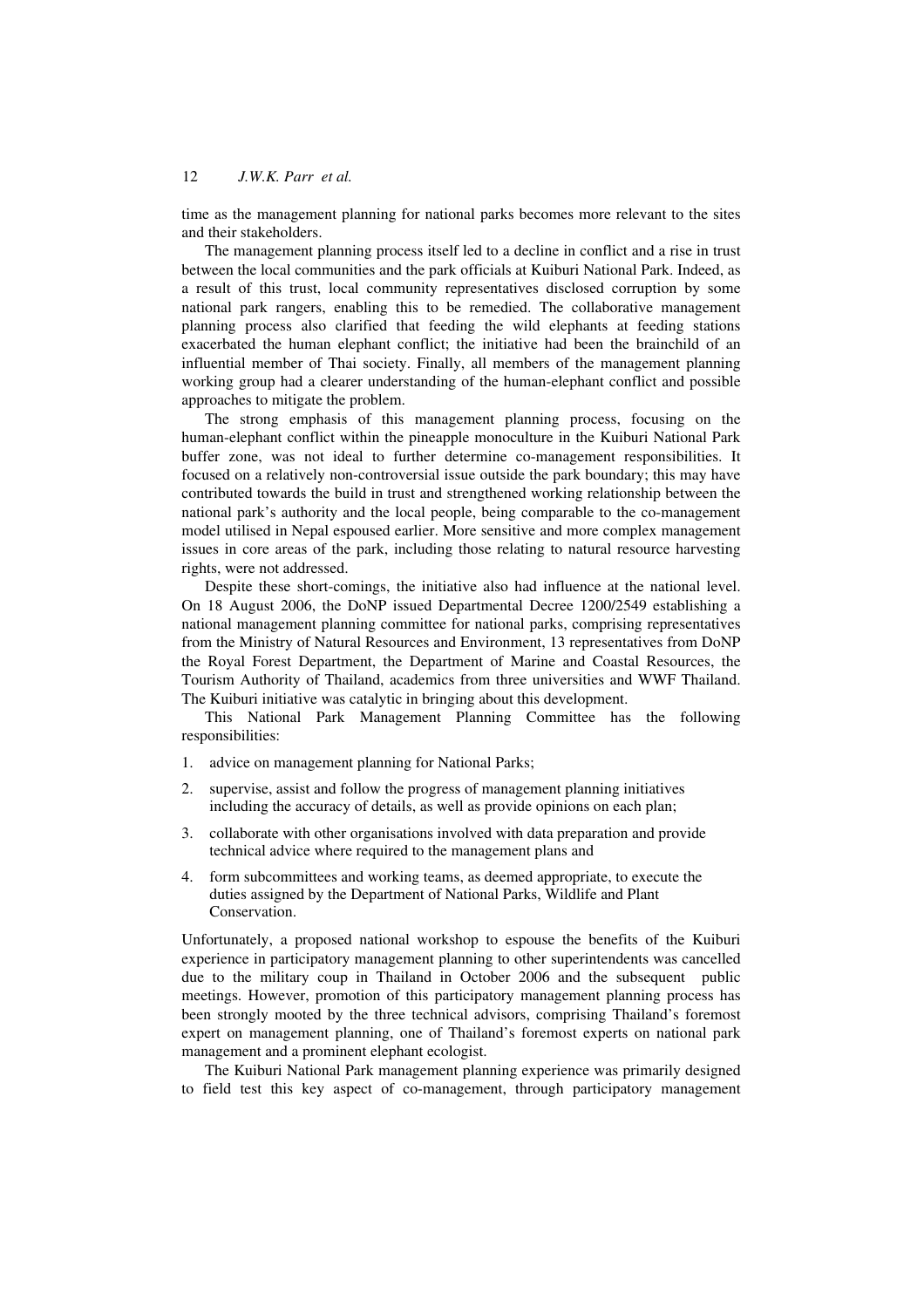planning involving a park management board: wild elephants just happened to be the vehicle. To that end, the initiative appears to have been successful in mobilising interest in Thailand in developing more effective management planning approaches, involving local stakeholders. It also has demonstrated one major function of a park management board. Furthermore, it also thrown up an interesting approach for mitigating human-wildlife conflict.

# *4.2 Participatory management planning as an approach to human-wildlife mitigation*

Internationally, there has been widespread consensus for the need to establish dialogue among stakeholders to mitigate conflicts. Distefano (2004) conducted an assessment of human-wildlife conflicts worldwide, and recommended the promotion of dialogue and cooperation among stakeholders. Decker et al. (2002) suggested that strategies for stakeholder engagement vary by context. However, they promoted a useful framework for stakeholder engagement in wildlife damage management which had first been developed by Hahn (1990). This involves eight steps, namely

- 1. concerns identified;
- 2. involvement whereby those concerned seek support;
- 3. issue requiring attention is defined;
- 4. alternative actions are proposed to address the issue;
- 5. consequences in which various alternatives are evaluated;
- 6. choices whereby decisions are made;
- 7. implementation and
- 8. evaluation.

The Human Elephant Conflict Working Group, under the IUCN African Elephant Specialist Group (AfESG), goes a step further in terms of dialogue among stakeholders; in its 'current recommendations', it explores the potential of establishing specific institutional bodies – Conflict Resolution Committees – to mitigate human-elephant conflict. These conflict resolution committees are made up of local stakeholders (affected communities, wildlife management authorities, local NGOs and CBOs, relevant private sector players e.g. tour operators). These structures have sprung up in a number of countries as a result of the fact that the national wildlife authorities on their own are usually unable to take care of the elephant problem in the long-term. Furthermore, such committees can promote dialogue and exchange of ideas between the various stakeholders, thus helping to reduce the tensions between the various players.

However, the Kuiburi experience would indicate that these Conflict Resolution Committees tackling the human-wildlife conflict either need to be legally mandated or need to be nested in relation to one. This is vital in terms of sustainability of the institutional body itself, and of being linked to the management planning process, to ensure adequate budgetary flow for optimal conflict mitigation.

Elsewhere, the establishment of a park management board and their subsequent involvement in a participatory management planning appears to be endorsed by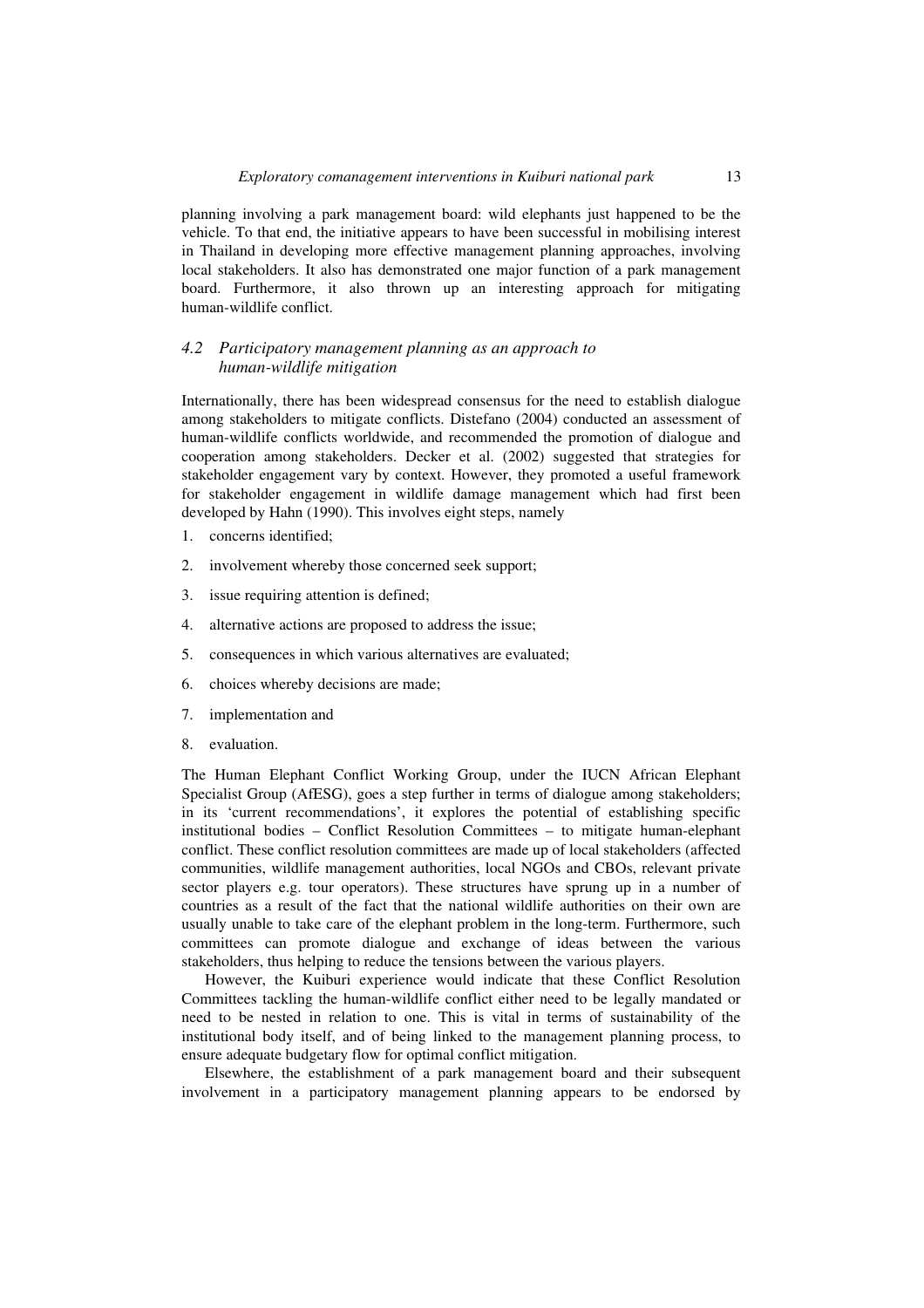Recommendation 20 at the World Parks Congress (2003) was on "Preventing and Mitigating Human-Wildlife Conflicts". Two of the five recommendations it made were:

(2) "Strengthen the capacity of protected areas managers, communities, stakeholders and others to better prevent and mitigate human-wildlife conflict in all regions in which it occurs";

and

(4) "Encourage governments and conservation authorities at the local, national and international levels to recognize the pressing need to alleviate these conflicts, prioritize management decisions, planning and action to prevent and mitigate human-wildlife conflict, and incorporate global, regional and local mechanisms to ensure proper addressing of these issues."

Further interesting direction on conflict mitigation has been developed in Ramsar sites, where the main strategy for management of these wetlands has been through participatory management planning (Ramsar Convention Secretariat, 2007a, b), particularly in the absence of a single government agency with management responsibilities; as such it demonstrates a identical management strategy undertaken at Kuiburi. According to Messmer (2000), the success of wildlife conservation and human-wildlife conflict reduction largely depends upon the ability of managers to recognise, embrace and incorporate differing stakeholders' values, attitudes and beliefs; a participatory management planning approach might not only encompass all these ideals, but it may make management planning more successful in countries where management planning appears to be failing.

## *4.3 Co-management – where next*

Thailand is still struggling with the concept of co-management, even to the extent that participatory management planning is a new field of protected area management. What sort of model does Thailand want – the Australian models, the Nepalese model or the Indian model involving eco-development of the periphery of reserves. Or does she still need to experiment, developing model sites – with their teething problems – like in the Galapagos and Bunaken reserves.

Co-management can appear – to many conservationists – like opening a Pandora's Box. If Thailand is to promote co-management, park management boards and participatory management planning in the coming years – which is the route it appears to be taking – it is vitally important that National Park policy statements are produced. These policy statements will clarify where on the continuum for protected area management it places itself – as a starting point, and to control any shift in co-management that take place.

It is very conceivable that co-management in developing countries not only needs;

- 1. the legislative framework for co-management, which inherently legitimizes;
- 2. co-management institutions but it also requires clear and univocal;
- 3. protected area policy statements and
- 4. technically competent national protected area committee.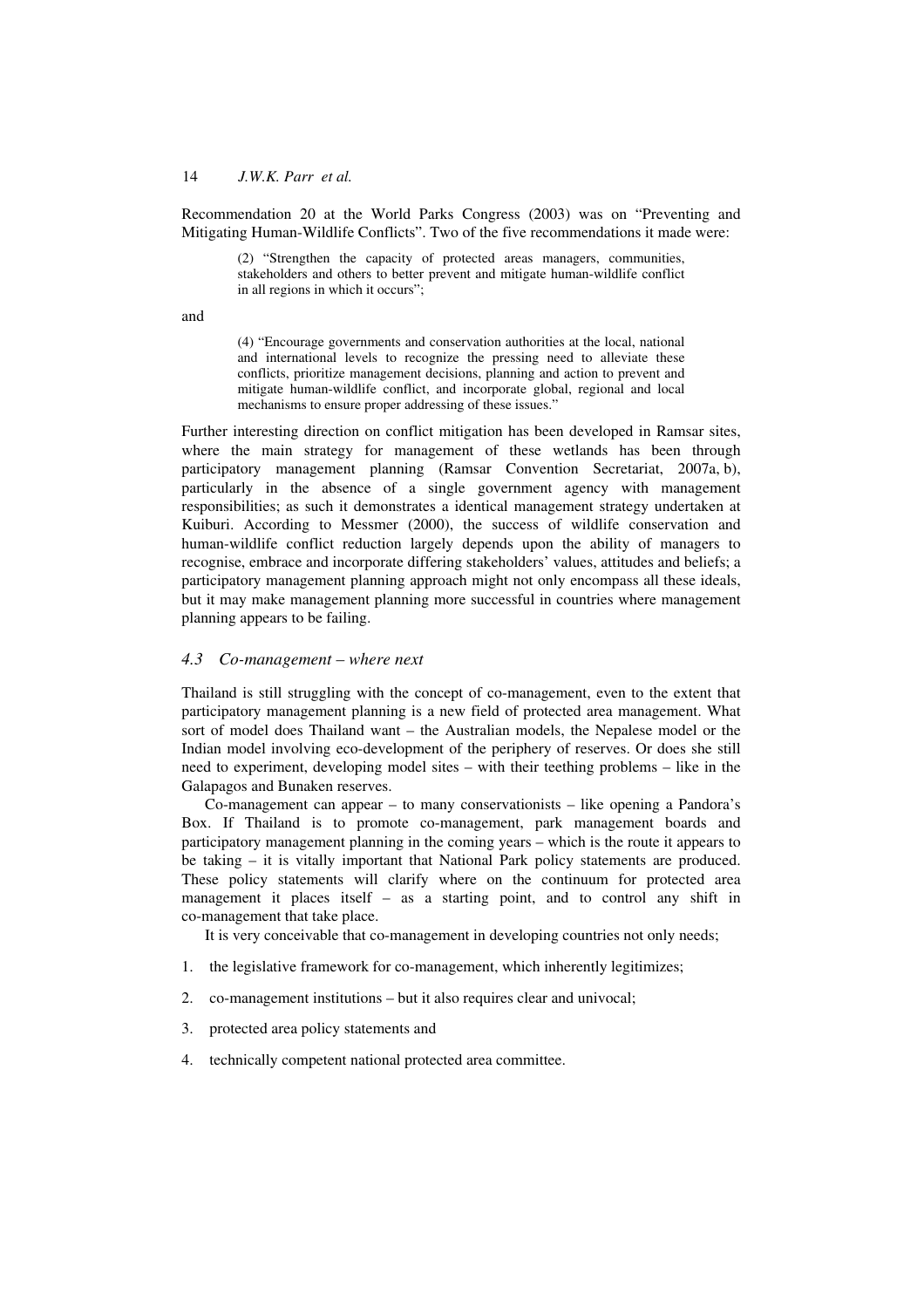### **Acknowledgements**

The authors wish to thank the Asian Elephant Conservation Fund, US Fish and Wildlife Service and WWF-US for their financial support of this initiative. Special thanks are also extended to Francois and Sheila Brutsch both for their financial support and their keen interest in the well-being of elephants in the Tenasserim Range. The authors thank Mr. Dumrong Pidet, the former Director-General of the Department of National Parks, Wildlife and Plant Conservation for approval of this project. Special further thanks to Dr. Songtham Suksawang and Dejavut Sethapun for their strong support in the implementation of this management planning activity. The authors are also extremely grateful to Mr. Seri Vejaboosakorn, former Director of the Wildlife Conservation Office, Dr. Noppawan Thanakahn, a management planning expert with the Faculty of Forestry, Kasetsart University and Dr. Mattana Srikrajang, an elephant ecologist with the Wildlife Research Division DoNP, who formed an expert advisory group for the management planning process. The authors thank Dr. Matthew Markopolous, Dr. Robert Mather and Robert Steinmetz for reading early drafts of this paper, as well as Robert Fisher, Prof. Dan Janzen and Vivienne Solis for additional comments. Lastly, thanks are extended to Chulatorn Chumrakid, the current superintendent of Kuiburi National Park, Boonlua Pulnil, the former Superintendent of Kuiburi National Park, the park staff and the villagers and representatives who contributed in so many ways to move forward the conservation of elephants and participatory management planning in Thailand.

#### **References**

- Arnstein, S.R. (1969) 'Citizen partnership', *Journal of the American Institute of Planners*, Vol. 35, pp.216–224.
- Barber, C.V., Miller, K.R. and Boness, M. (Eds) (2004) *Securing Protected Areas in the Face of Global Change: Issues and Strategies*, IUCN, Gland, Switzerland and Cambridge, UK, Vol. xxxiii, p.34.
- Berkes, F. (2003) 'Rethinking community-based conservation', *Conservation Biology*, Vol. 18, pp.621–630.
- Borrini-Feyerabend, G. (1996) *Collaborative Management of Protected Areas: Tailoring the Approach to the Context*, IUCN, Gland, Switzerland.
- Borrini-Feyerabend, G. (1997) *Beyond Fences: Seeking Social Sustainability in Conservation*, Vols. 1–2, Gland, Switzerland.
- Canada National Parks Act (2000).
- Clarke, J.E. (2000) 'Protected area management planning', *Oryx*, Vol. 34, No. 2, pp.85–89.
- Clarke, P. (1999) 'Park management planning in Africa', *Oryx*, Vol. 33, pp.281–282.
- Decker, D.J., Lauber, T.B. and Siemer, W.F. (2002) *Human-Wildlife Conflict Management, A Practitioner's Guide*, Northeast Wildlife Damage Research and Outreach Co-operative, Cornell University, New York.
- Distefano, E. (2004) *Human-Wildlife Conflict Worldwide: Collection of Case Studies, Analysis of Management Strategies and Good Practices*, FAO.
- Erdmann, M.V., Merrill, P.R., Mongdong, M., Arsyad, I., Harahap, M., Pangalila, R., Elverawati, R. and Baworo, P. (2004) *Building Effective* co-management *Systems for Decentralized Protected Area Management in Indonesia: Bunaken National Park Case Study*, United States Agency for International Development, Natural Resources Management Program, Jakarta, Indonesia.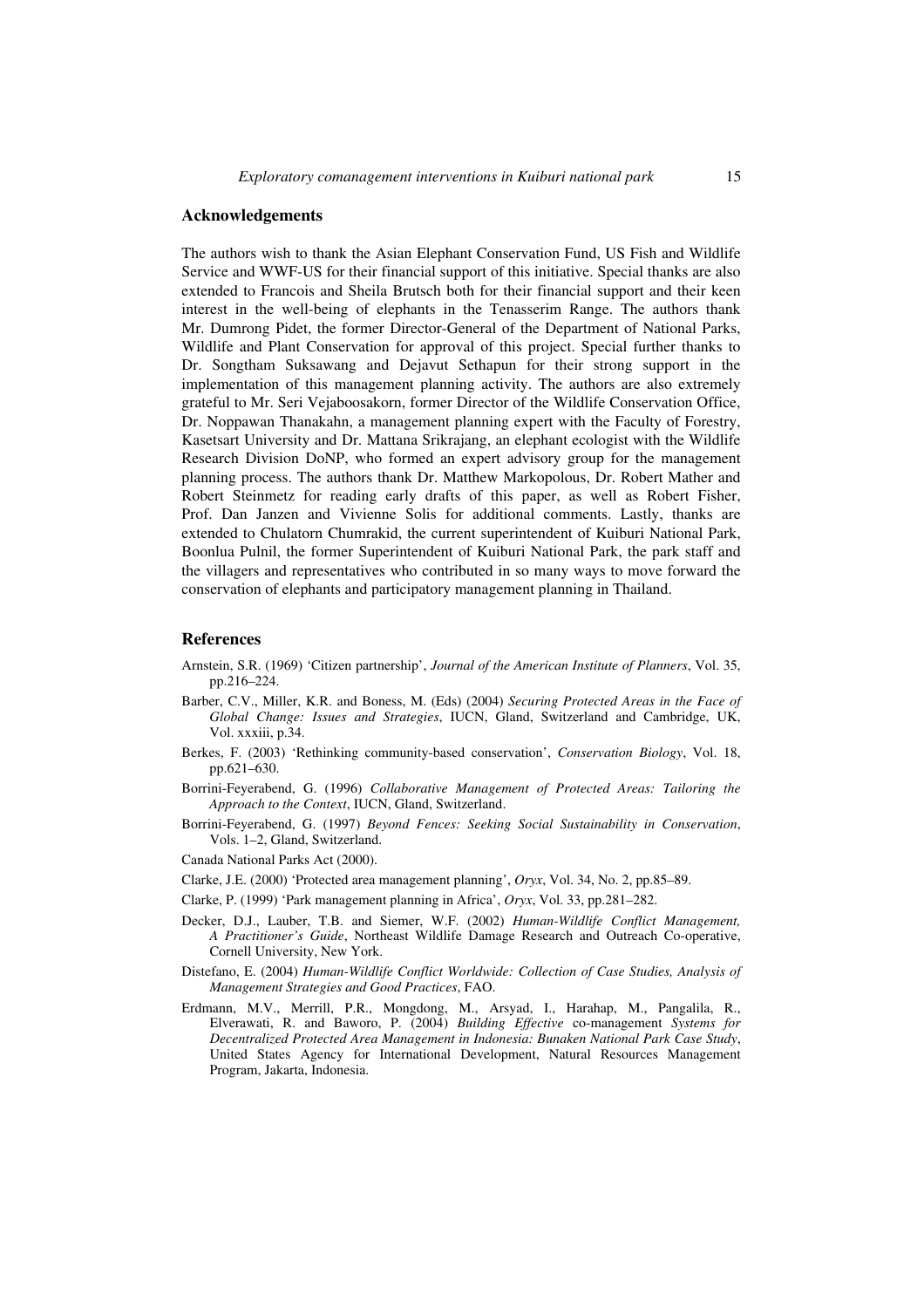- Fisher, R.J. (1998) 'Experiences, challenges and prospects for collaborative management of protected areas: an international perspective', *Paper Prepared for a Symposium. Adaptive Collaborative Management of Protected Areas: Advancing the Potential*, Cornell University, 16–19 September.
- Ghimire, K. and Pimbert, M. (Eds) (1997) *Social Change and Conservation: Environmental Politics and Impacts of National Parks and Protected Areas*, Geneva: UNRISD.
- Hahn, A.J. (1990) 'Issues-orientated public policy education: a framework for integrating the process', *Journal of Extension*, Vol. 28, pp.15–19.
- Heinen, J.T. and Mehta, J.N. (2000) 'Emerging issues in legal and procedural aspects of buffer zone management with case studies from Nepal', *The Journal of Environment and Development*, Vol. 9, No. 1, pp.45–67.
- Heylings, P. and Bravo, M. (2001) 'Survival of the fittest? Challenges facing the co-management model for the Galapagos Marine Reserve', *CM News*, Vol. 5, pp.10–13.
- Heylings, P. and Bravo, M. (2007) 'Evaluating governance: a process for understanding how co-management is functioning, and why, in the Galapagos Marine Reserve', *Ocean and Coastal Management*, Vol. 50, Nos. 3–4, pp.174–208.
- Heylings, P. and Cruz, F. (1998) 'Common property, conflict, and participatory management in the Galapagos Islands', *Presented at Crossing Boundaries, the Seventh Annual Conference of the International Association for the Study of Common Property*, Vancouver, British Columbia, Canada, 10–14 June.
- Human-Elephant Conflict Working Group (HECWG) (XXXX) IUCN (www document), Available at: http://www.iucn.org/themes/ssc/sgs/afesg/hectf/.
- Infield, M. and Adams, W.M. (1999) 'Institutional sustainability and community conservation; a case study from Uganda', *Journal of International Development*, Vol. 11, pp.305–315.
- Kiss, A. (Ed) (1990) *Living with Wildlife: Wildlife Resource Management with Local Participation in Africa*, Washington, DC: The World Bank.
- Messmer, T.A. (2000) 'The emergence of human-wildlife conflict management: turning challenges into opportunities', *International Bio-determination and Bio-degradation*, Vol. 45, Nos. 3–4, pp.97–102.
- National Integrated Protected Areas System Act (1992) Philippines.
- National Parks Act (1960) Thailand.
- National Parks Act of Scotland (2000) Scotland.
- National Parks and Nature Reserves Ordinance (1998) Sarawak.
- North Sulawesi Governor Decree N.233 (2000) Bunaken National Park Management Advisory Board.
- Parr, J.W.K. (2000) 'An overview of protected area regulations in Southeast Asia', *Tigerpaper*, Vol. 27, No. 2, pp.18–23.
- Parr, J.W.K. (2007) *An Assessment of Institutional Arrangements and Internal Communications at Three Selected ASEAN Heritage Sites – as a Prerequisite to Sustainable Financing of Protected Areas in Asia*, World Commission on Protected Areas. c/o BirdLife International, Quezon City, Philippines.
- Pimbert, M. and Pretty, J. (1995) 'Parks, people and participation: putting participation into protected area management', *UNRISD Discussion Paper No. 57*, Geneva: UNRISD.
- Ramsar Convention Secretariat (2007a) *Managing Wetlands: Frameworks for Managing Wetlands of International Importance and other Wetland Sites*, Ramsar handbooks for the wise use of wetlands, 3rd edition, Vol. 16, Ramsar Convention Secretariat, Gland, Switzerland.
- Ramsar Convention Secretariat (2007b) *Participatory Skills; Establishing and Strengthening Local Communities' and Indigenous Peoples' Participation in the Management of Wetlands*, Ramsar handbooks for the wise use of wetlands, 3rd edition, Vol. 5, Ramsar Convention Secretariat, Gland, Switzerland.